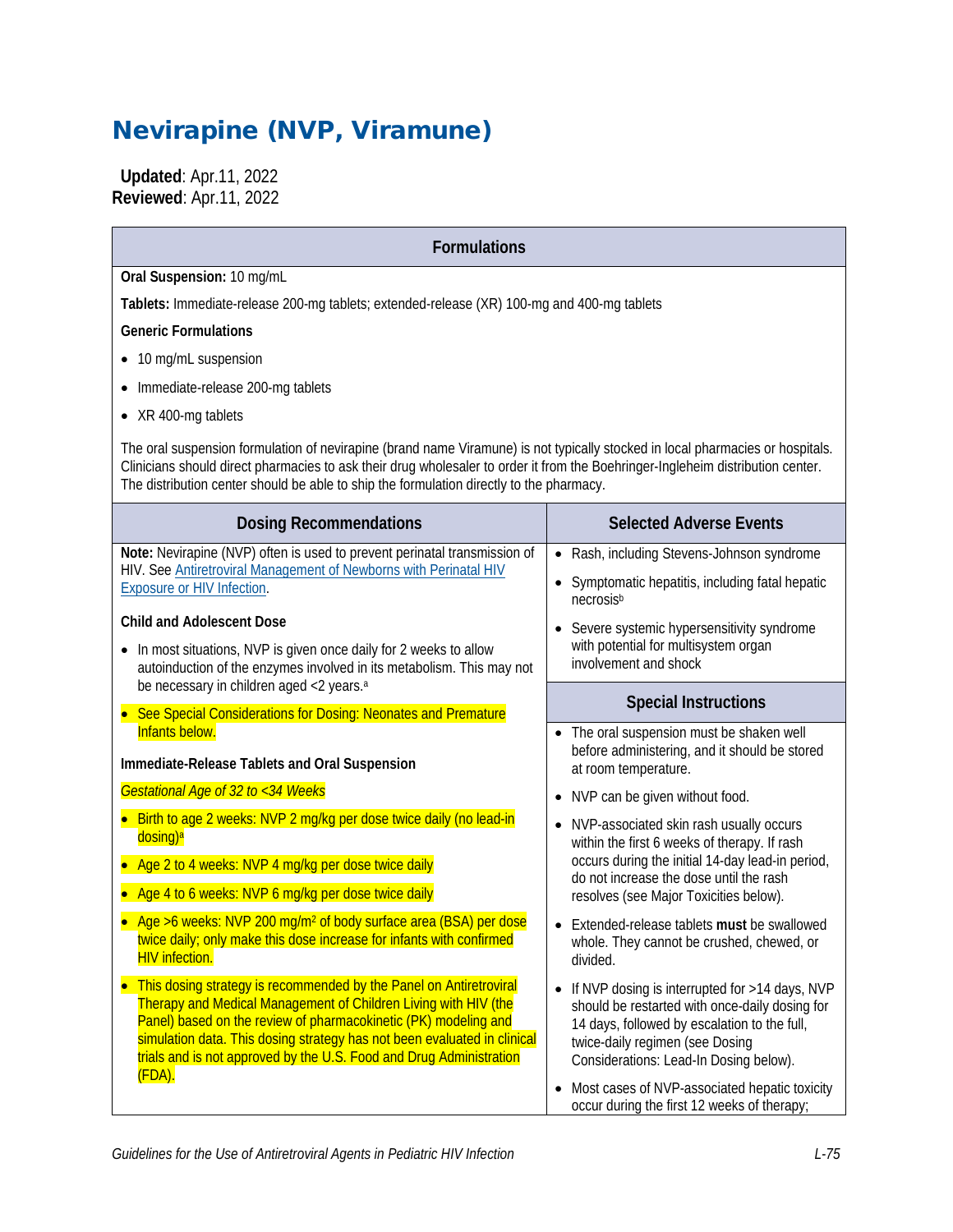*Gestational Age of 34 to <37 Weeks*

- Birth to age 1 week: NVP 4 mg/kg per dose twice daily (no lead-in dosing)a
- Age 1 week to 4 weeks: NVP 6 mg/kg per dose twice daily
- Age  $>4$  weeks: NVP 200 mg/m<sup>2</sup> of BSA per dose twice daily; only make this dose increase for infants with confirmed HIV infection.
- This dosing strategy is recommended by the Panel based on the review of PK and safety data on this regimen from clinical trials. This dosing strategy is not approved by the FDA.

*Gestational Age of ≥37 Weeks to Age of <1 Month*

- Birth to age 4 weeks: NVP 6 mg/kg per dose twice daily (no lead-in dosing)a
- Age >4 weeks: NVP 200 mg/m<sup>2</sup> of BSA per dose twice daily; only make this dose increase for infants with confirmed HIV infection.
- This dosing strategy is recommended by the Panel based on the review of PK and safety data on this regimen from clinical trials. This dosing strategy is not approved by the FDA.

#### *Aged ≥1 Month to <8 Years*

• NVP 200 mg/m<sup>2</sup> of BSA per dose twice daily after lead-in dosing.<sup>a</sup> In children aged ≤2 years, some experts initiate NVP without lead-in dosing (maximum dose of immediate-release tablets is NVP 200 mg twice daily).

*Aged ≥8 Years*

- NVP 120 mg to 150 mg/m<sup>2</sup> of BSA per dose twice daily after lead-in dosinga (maximum dose of immediate-release tablets is NVP 200 mg twice daily).
- When adjusting the dose for a growing child, the mg dose need not be decreased as the child reaches age 8 years; rather, the mg dose can be left static to achieve the appropriate mg-per-m2 dose as the child grows, if no adverse effects emerge.

#### **Extended-Release Tablets**

*Aged ≥6 Years*

• Patients aged ≥6 years who are already taking immediate-release NVP tablets twice daily can be switched to extended-release NVP tablets without lead-in dosing.<sup>a</sup>

### **Body Surface Area Dosing for Extended-Release Nevirapine Tablets**

| <b>Body Surface Area</b>                     | <b>Once-Daily Dose</b>            |
|----------------------------------------------|-----------------------------------|
| $0.58 \text{ m}^2$ to 0.83 m <sup>2</sup>    | NVP 200 mg (two 100-mg tablets)   |
| $0.84$ m <sup>2</sup> to 1.16 m <sup>2</sup> | NVP 300 mg (three 100-mg tablets) |
| $≥1.17$ m <sup>2</sup>                       | NVP 400 mg (one 400-mg tablet)    |

frequent clinical and laboratory monitoring, including liver function tests, is important during this period (see Major Toxicities below).

#### **Metabolism/Elimination**

• NVP is a substrate and inducer of cytochrome P450 (CYP) 3A4 and CYP2B6. More than 80% of an NVP dose is eliminated in urine as uridine diphosphate glucuronosyltransferase (UGT)-derived glucuronidated metabolites.

#### **Nevirapine Dosing in Patients with Hepatic Impairment**

• NVP should not be administered to patients with moderate or severe hepatic impairment.

#### **Nevirapine Dosing in Patients with Renal Failure Who Are Receiving Hemodialysis**

• An additional dose of NVP should be given following each dialysis session.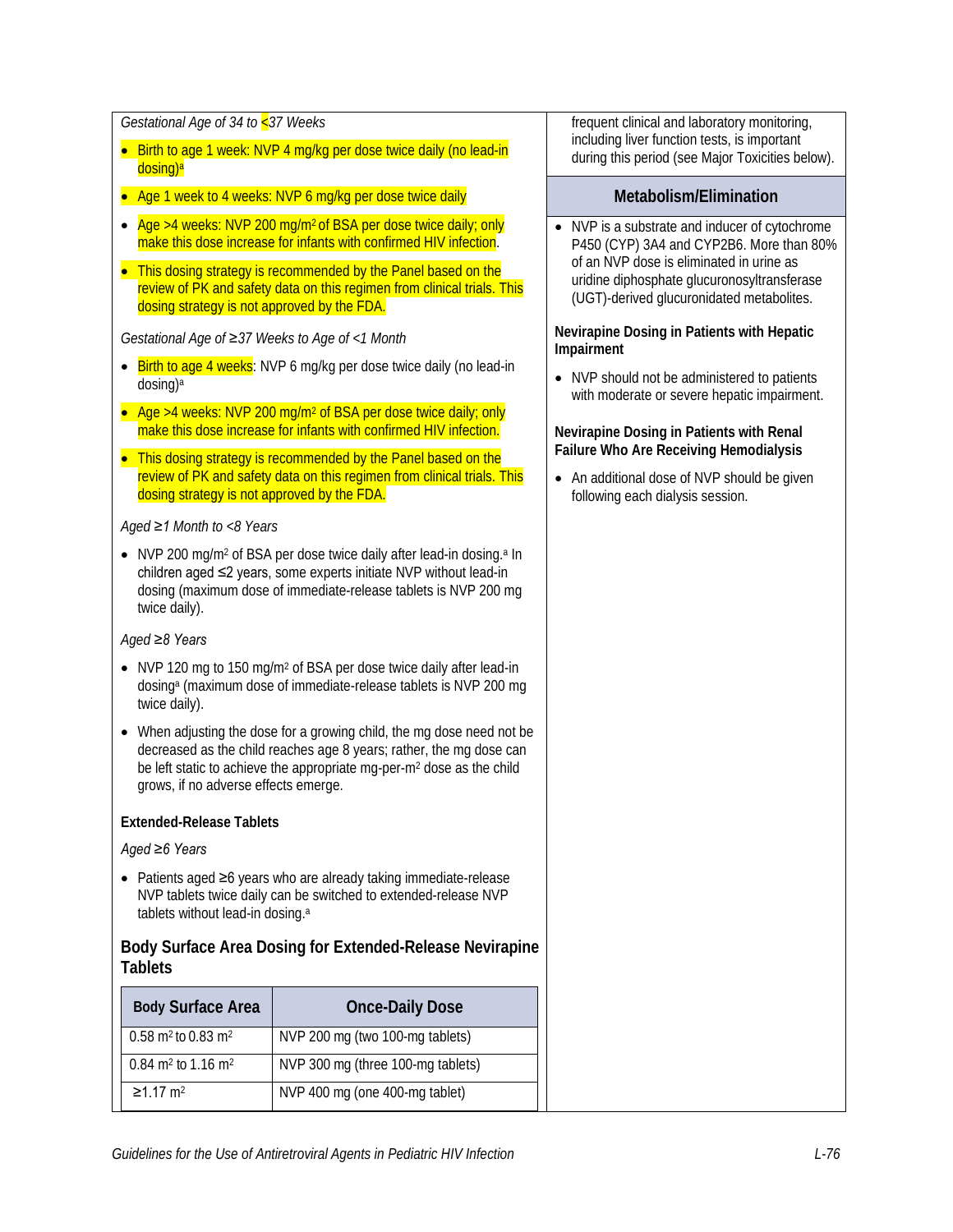| Adolescent and Adult Dose<br>NVP 200 mg twice daily or NVP 400 mg with the extended-release<br>tablets once daily after lead-in dosing.a,b |
|--------------------------------------------------------------------------------------------------------------------------------------------|
| Nevirapine Used in Combination with Lopinavir/Ritonavir                                                                                    |
| • A higher dose of lopinavir/ritonavir may be needed in patients who also<br>are receiving NVP (see the Lopinavir/Ritonavir section).      |

a NVP is usually initiated at a lower dose that is increased in a stepwise fashion. NVP induces cytochrome P450 metabolizing enzymes, which results in increased drug clearance. The stepwise increase in dose decreases the occurrence of rash. Clinicians generally should initiate therapy with the immediate-release tablet formulation once daily instead of twice daily for the first 14 days of therapy. If no rashes or other adverse effects emerge after 14 days of therapy, increase the dose of NVP to the age-appropriate full dose of the immediate-release tablet formulation administered twice daily. For example, the recommended oral dose for pediatric patients aged ≥1 month to <8 years is NVP 200 mg/m2 of body surface area (BSA) once daily for the first 14 days, followed by NVP 200 mg/m2 of BSA twice daily thereafter. However, in children aged ≤2 years, some experts initiate NVP without lead-in dosing (see the Dosing Considerations: Lead-In Dosing and Special Considerations for Dosing: Neonates and Premature Infants sections below). In patients who are already receiving the full, twice-daily dose of the immediate-release tablets, extended-release tablets can be used without the lead-in period. Patients must swallow extended-release tablets whole. They must not be chewed, crushed, or divided. **Patients must never take more than one form of NVP at the same time.** The dose should not exceed NVP 400 mg daily.

b Severe, life-threatening, and, in rare cases, fatal hepatotoxicity—including fulminant and cholestatic hepatitis, hepatic necrosis, and hepatic failure—have occurred in patients who were taking NVP. These toxicities are less common in children than adults. Most cases occur during the first 12 weeks of therapy and may be associated with rash or other signs or symptoms of hypersensitivity reaction (HSR). NVP **should be discontinued and not restarted** in children or adults who develop symptomatic hepatitis, severe transaminase elevations, or HSRs.

# **Drug Interactions**

Additional information about drug interactions is available in the [Adult and Adolescent](https://clinicalinfo.hiv.gov/en/guidelines/adult-and-adolescent-arv/whats-new-guidelines)  [Antiretroviral Guidelines](https://clinicalinfo.hiv.gov/en/guidelines/adult-and-adolescent-arv/whats-new-guidelines) and the [HIV Drug Interaction Checker.](http://www.hiv-druginteractions.org/)

- *Metabolism:* Nevirapine (NVP) induces hepatic cytochrome P450 (CYP), including 3A and 2B6; autoinduction of metabolism occurs in 2 to 4 weeks, leading to a 1.5-fold to twofold increase in NVP clearance. Multiple drug interactions with NVP are possible. Some genetic polymorphisms of CYP2B6 are associated with increased NVP serum concentrations. CYP2B6 polymorphisms vary among populations and may contribute to differences in NVP exposure. See the [Efavirenz](https://clinicalinfo.hiv.gov/en/guidelines/pediatric-arv/efavirenz)  section for more information on how polymorphisms can alter enzyme activity.
- NVP should not be coadministered to patients who are receiving atazanavir (ATV) (with or without ritonavir), because NVP substantially decreases ATV exposure.
- NVP increases the metabolism of lopinavir (LPV). A dose adjustment of LPV is recommended when the two drugs are coadministered (see the *Lopinavir/Ritonavir* section).
- Before NVP is administered, a patient's medication profile should be carefully reviewed for potential drug interactions.

## **Major Toxicities**

The following toxicities are seen with continuous dosing regimens, not during single-dose NVP prophylaxis.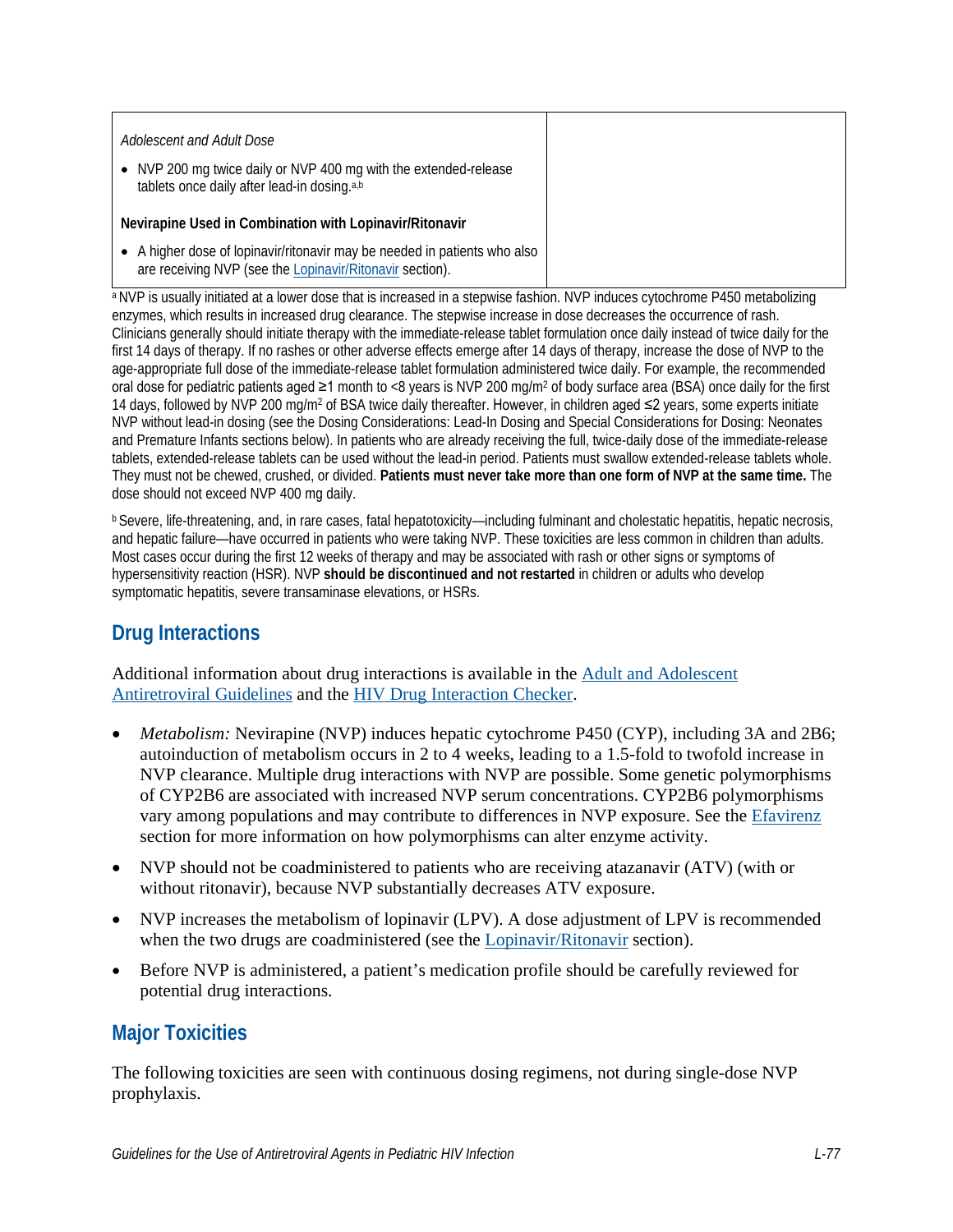- *More common:* Skin rash (some severe cases have required hospitalization, and some cases have been life-threatening, including instances of Stevens-Johnson syndrome and toxic epidermal necrolysis), fever, nausea, headache, and elevated hepatic transaminases. In the two largest case series of NVP-induced Stevens-Johnson syndrome in children, the incidence rate was estimated between 1.4% and 7.1%.<sup>1,2</sup> NVP should be **discontinued and not restarted** in children or adults who develop severe rash, rash with constitutional symptoms (i.e., fever, oral lesions, conjunctivitis, or blistering), or rash with elevated levels of hepatic transaminases. NVPassociated skin rash usually occurs within the first 6 weeks of therapy. If rash occurs during the initial 14-day lead-in period, do not increase the dose until rash resolves. However, the risk of developing NVP resistance with extended lead-in dosing is unknown, and this concern must be weighed against the current antiviral response and a patient's overall ability to tolerate the regimen.
- *Less common (more severe):* Severe, life-threatening, and, in rare cases, fatal hepatotoxicity, including fulminant and cholestatic hepatitis, hepatic necrosis, and hepatic failure. These toxicities are less common in children than adults. Most cases occur during the first 12 weeks of therapy and may be associated with rash or other signs or symptoms of **hypersensitivity reaction** (HSR). Risk factors for NVP-related hepatic toxicity in adults include baseline elevation in serum transaminase levels, hepatitis B or hepatitis C virus infection, female sex, and higher CD4 T lymphocyte (CD4) cell count at time of therapy initiation (CD4 count  $>250$  cells/mm<sup>3</sup> in adult females and  $>400$  cells/mm<sup>3</sup> in adult males). Children with CD4 percentages  $>15\%$  have a threefold increase in the risk of rash and hepatotoxicity after initiating  $NVP<sup>3</sup>$  HSRs have been reported, including, but not limited to, severe rash or rash accompanied by fever, blisters, oral lesions, conjunctivitis, facial edema, muscle or joint aches, general malaise, and significant hepatic abnormalities. NVP **should be discontinued and not restarted** in children or adults who develop symptomatic hepatitis, severe transaminase elevations, or HSRs.
- *Less common (more severe):* In a cross-sectional study of 201 children with HIV aged 6 to 16 years, 43% of whom had hypertension, the use of NVP was associated with left ventricular hypertrophy (LVH) (adjusted odds ratio 3.14; confidence interval,  $1.13-8.72$ ;  $P = 0.03$ ) but not left ventricular diastolic dysfunction.<sup>4</sup> The median duration on antiretroviral therapy (ART) in this cohort was 4.7 years (interquartile range 2.6–6.4 years). Most participants (76.6%) were receiving a regimen that included two nucleoside reverse transcriptase inhibitors and a nonnucleoside reverse transcriptase inhibitor (NNRTI). However, the use of NVP was not associated with LVH in a more recent study by the same authors. LVH has been associated with NVP use in adults.5,6

### **Resistance**

The International AIDS Society–USA maintains a [list of updated resistance mutations,](https://www.iasusa.org/resources/hiv-drug-resistance-mutations/) and the [Stanford University HIV Drug Resistance Database](http://hivdb.stanford.edu/DR) offers a discussion of each mutation.

### **Pediatric Use**

### *Approval*

NVP is approved by the U.S. Food and Drug Administration (FDA) for treatment of HIV in children from infancy (aged  $\geq$ 15 days) onward and remains a mainstay of ART, especially in resource-limited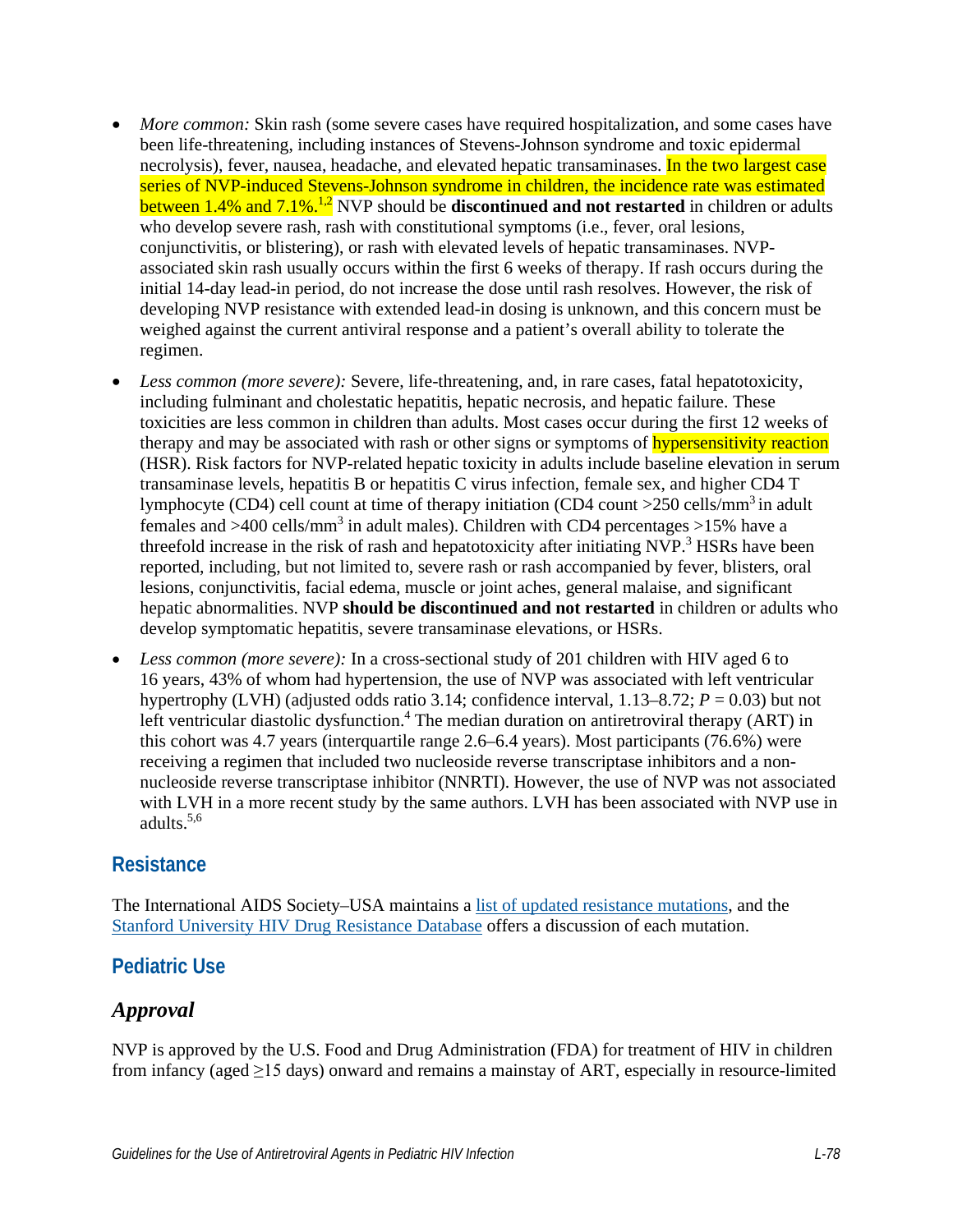settings.<sup>7-15</sup> The extended-release tablet formulation has been approved by the FDA for use in children aged  $\geq 6$  years.

# *Efficacy in Clinical Trials*

Randomized clinical trials in children have demonstrated that lopinavir/ritonavir (LPV/r) is superior to NVP in young children but not in older children. IMPAACT P1060 demonstrated the superiority of LPV/r over NVP in children aged <3 years, as have observational studies. PENPACT-1 and PROMOTE-pediatrics showed no differences in virologic outcomes between an NNRTI-based regimen (with either NVP or efavirenz [EFV]) and a protease inhibitor (PI)-based regimen in older children with  $HIV.<sup>16-22</sup>$ 

In infants and children who were previously exposed to a single dose of NVP to prevent perinatal HIV transmission, NVP-based ART is less likely to control viral load than LPV/r-based ART. In IMPAACT P1060, 153 children with HIV and previous exposure to NVP for perinatal prophylaxis (mean age 0.7 years) were randomly assigned to treatment with zidovudine (ZDV) and lamivudine (3TC) plus either NVP or LPV/r. At 24 weeks post-randomization, 24% of children in the NVP arm had experienced virologic failure compared with 7% of children in the LPV/r arm  $(P = 0.0009)$ ; virologic failure was defined as  $\leq 1 \log_{10}$  decrease in HIV RNA during Weeks 12 to 24 or HIV RNA >400 copies/mL at Week 24. When all primary endpoints were considered, including virologic failure, death, and treatment discontinuation, the PI arm remained superior; 40% of children in the NVP arm met a primary endpoint compared with 22% of children in the LPV/r arm  $(P = 0.027)$ .<sup>19</sup> Similar results were reported in a randomized trial that compared NVP and LPV/r in children aged 6 to 36 months who had not been previously exposed to NVP. This finding suggests that LPV/r-based therapy is superior to NVP-based therapy for infants, regardless of past NVP exposure.<sup>16</sup>

Extended-release NVP tablets (400 mg) were approved by the FDA for use in children aged  $\geq 6$  years in November 2012. Trial 1100.1518 was an open-label, multiple-dose, nonrandomized, crossover trial performed in 85 pediatric participants with HIV. The participants had received at least 18 weeks of immediate-release NVP tablets and had plasma HIV RNA <50 copies/mL prior to enrollment. Participants were stratified according to age (3 years to  $< 6$  years, 6 years to  $< 12$  years, and 12 years to <18 years). Participants received immediate-release NVP tablets for 11 weeks. Participants were then treated with NVP extended-release tablets once daily in combination with other antiretroviral (ARV) drugs for 10 days, after which steady-state pharmacokinetics (PKs) were determined.<sup>23</sup> Forty participants who completed the initial part of the study were enrolled in an optional extension phase of the trial, which evaluated the safety and antiviral activity of extended-release NVP tablets through a minimum of 24 weeks of treatment. Of the 40 participants who entered the treatment extension phase, 39 completed at least 24 weeks of treatment. After 24 weeks or more of treatment with extended-release tablets,  $^{24}$  all 39 participants continued to have plasma HIV RNA <50 copies/mL.

# **General Dosing Considerations**

Body surface area (BSA) has traditionally been used to guide NVP dosing in infants and young children. It is important to avoid underdosing NVP, because a single point mutation (K103N) in the HIV genome may confer NNRTI resistance to both NVP and EFV. Younger children (aged  $\leq$ 8 years) have higher apparent oral clearance than older children. To achieve drug exposures that are equivalent to those seen in children aged >8 years, younger children require higher doses of NVP than older children.<sup>12,13</sup> Because of this, it is recommended that children aged  $\langle 8 \rangle$  years receive NVP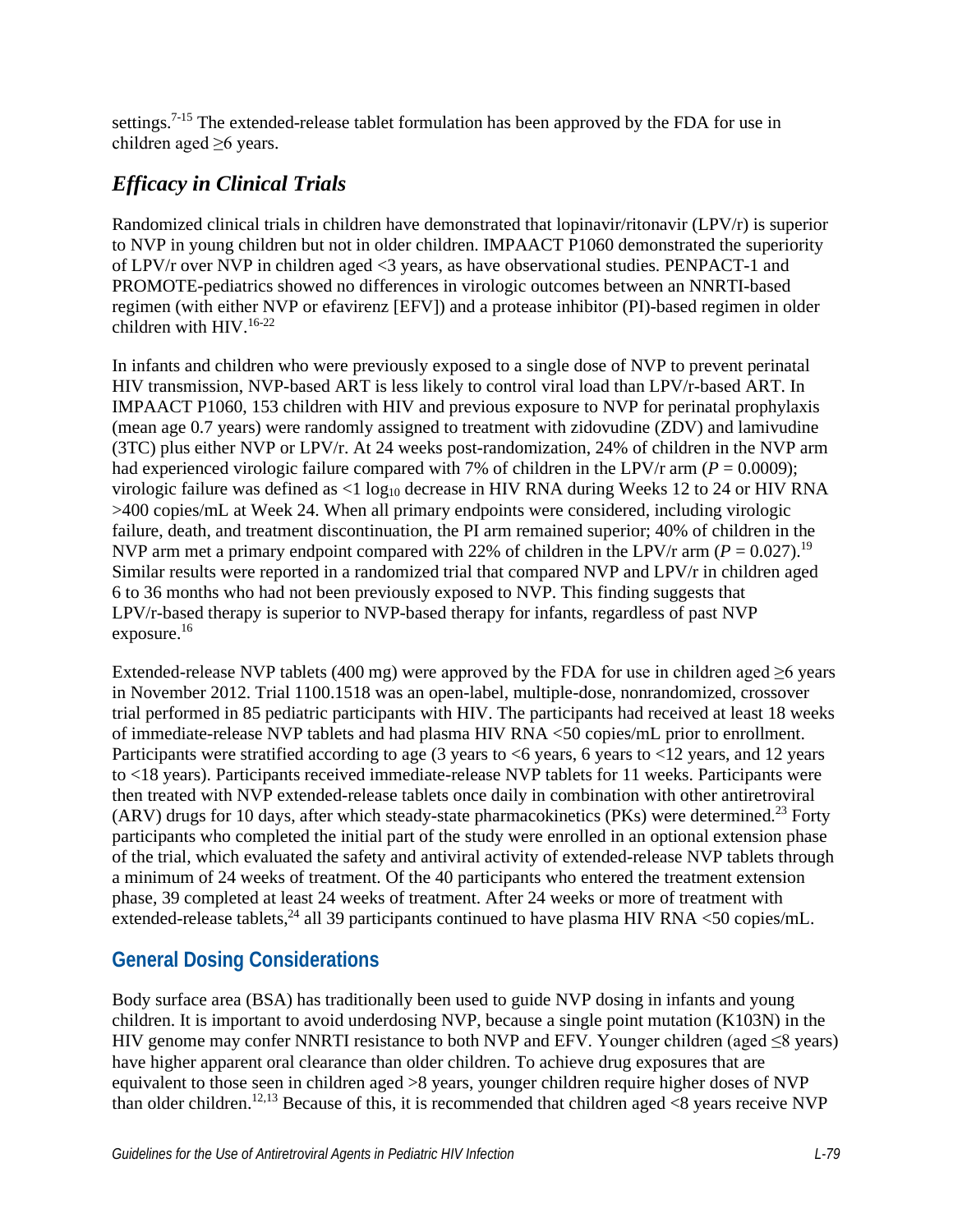$200 \text{ mg/m}^2$  of BSA per dose twice daily (the maximum dose of the immediate-release tablet formulation is NVP 200 mg twice daily) or NVP 400 mg/m<sup>2</sup> of BSA administered once daily as the extended-release tablet formulation (the maximum dose of the extended-release tablet formulation is NVP 400 mg once daily). For children aged  $\geq$ 8 years, the recommended dose of the immediaterelease tablet formulation is NVP 120 mg/m<sup>2</sup> of BSA per dose (with a maximum dose of NVP 200 mg) administered twice daily. The maximum dose of the extended-release tablet formulation is NVP 400 mg once daily for children aged  $\geq 6$  years.

When adjusting the dose for a growing child, the milligram dose need not be decreased (from NVP 200 mg to NVP 120 mg/m<sup>2</sup> of BSA) as the child reaches 8 years of age; rather, the milligram dose can be left static if no adverse effects emerge and the dose achieves the appropriate mg/m<sup>2</sup> of BSA dose as the child grows. Some practitioners dose NVP at  $150 \text{ mg/m}^2$  of BSA every 12 hours or NVP  $300 \text{ mg/m}^2$  of BSA once daily if using the extended-release tablets, regardless of age, as recommended in the FDA-approved product label. Regardless of age, the maximum dose should never exceed NVP 200 mg twice daily for immediate-release formulations of NVP or NVP 400 mg once daily for extended-release formulations of NVP.

# *Dosing Considerations: Lead-In Dosing*

Underdosing during the lead-in period may have potentially contributed to the poorer performance of NVP in the IMPAACT P1060 trial. This potential for underdosing, which can increase the risk of resistance, has led to a re-evaluation of lead-in dosing in children who have never received NVP. Traditionally, NVP is initiated with an age-appropriate dose that is given only once daily instead of twice daily (NVP 200 mg/m<sup>2</sup> of BSA in infants aged  $\geq$ 15 days and children aged <8 years, using the immediate-release formulations) during the first 2 weeks of treatment to allow the autoinduction of the liver enzymes CYP3A and CYP2B6, which are involved in NVP metabolism.

Studies have previously indicated potential for greater drug toxicity without lead-in dosing; however, most of these studies have been performed in adult cohorts.<sup>25</sup> The CHAPAS-1 trial<sup>26</sup> randomized 211 children to initiate ART with immediate-release NVP without a lead-in dose (participants received an age-appropriate dose twice daily) or with a lead-in dose (participants received an ageappropriate dose once daily) for 2 weeks, followed by the standard twice-daily dosing of the immediate-release formulation of NVP. Children were followed for a median of 92 weeks (with a range of 68–116 weeks), and no difference emerged in the frequency of Grade 3 or 4 adverse events between the two groups. The group that initiated NVP without a lead-in dose had a statistically significant increase in the incidence of Grade 2 rash, but most participants were able to continue NVP therapy after a brief interruption. Through 96 weeks, a similar percentage of participants in both groups reached the CD4 count and virologic failure endpoints.

After children had been on NVP for 2 weeks, investigators conducted a substudy that examined NVP plasma concentrations 3 to 4 hours after a morning dose of NVP. Among children aged <2 years, 3 of 23 children (13%) who initiated at full dose had subtherapeutic NVP levels (<3 mg/L) at 2 weeks compared with 7 of 22 children (32%) who initiated at half dose  $(P = 0.16)$ . No rash events occurred in the substudy group of participants aged <2 years; in the parent CHAPAS study, a strong age effect on rash occurrence was seen, with the risk of rash increasing with age. These findings suggest that a lead-in dose may not be necessary in young patients. $27$ 

The standard practice has been to reinitiate half-dose NVP for another 2 weeks in children who have interrupted therapy for 7 days or longer; however, given the current understanding of NVP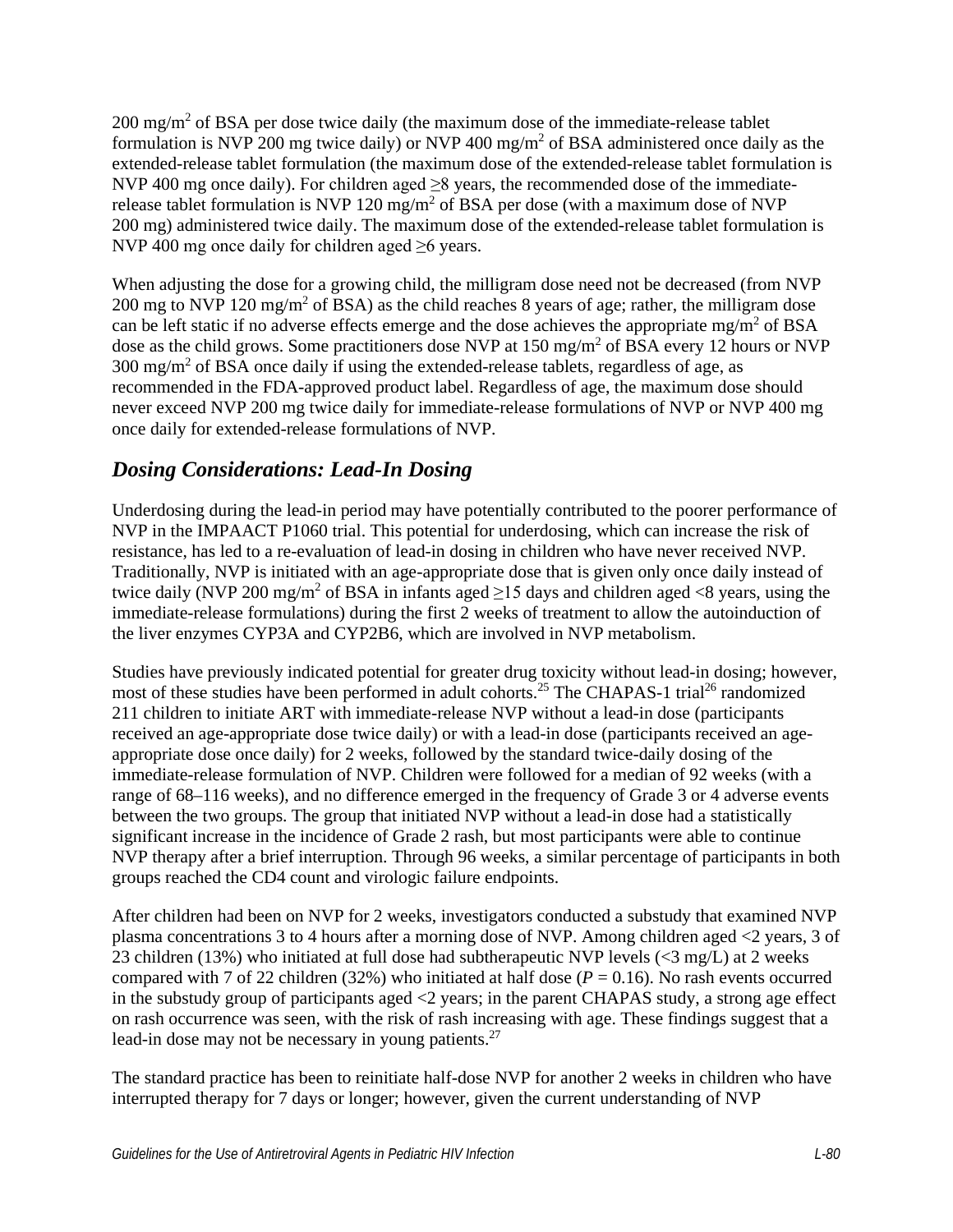resistance, the half-life of CYP enzymes,<sup>28</sup> and the results of CHAPAS-1, the Panel on Antiretroviral Therapy and Medical Management of Children Living with HIV (the Panel) recommends restarting full-dose NVP in children who interrupt therapy for 14 days or less.

### **Special Considerations for Dosing: Neonates and Premature Infants**

The PK and safety of NVP during the first weeks of life were evaluated as part of IMPAACT 1115. This study demonstrated that NVP dosed at 6 mg/kg twice daily for infants  $\geq$ 37 weeks gestational age (GA) and 4 mg/kg twice daily for 1 week and 6 mg/kg twice daily thereafter for infants 34 to  $\langle$ 37 weeks GA achieved concentrations appropriate for treatment.<sup>29</sup> Among 438 infants (389 infants) ≥37 weeks GA), measured NVP concentrations were above the minimum HIV treatment target (3 mcg/mL) in 90% of infants at Week 1 and 87% of infants at Week 2. Grade 3-4 adverse events possibly related to treatment occurred in 7% of infants (with neutropenia and anemia most common) but did not lead to NVP cessation.

PK modeling and simulation were performed with partial data from IMPAACT P1106 and P1115 to determine appropriate NVP dosing in premature infants 32 to <34 weeks GA. GA and postnatal age were significantly correlated with NVP oral clearance; thus the authors recommended a GA-based starting dose for premature infants treated with NVP and a stepwise increase in dosing at 2-week intervals.<sup>30</sup> These data might underestimate potential drug toxicity in infants of 32 to <34 weeks GA, because the doses used to develop the model were lower than the doses now recommended. NVP is shown to be safe in infants  $>34$  weeks GA, so the risk of toxicity in infants 32 to  $<$ 34 weeks GA seems low. The Panel considers that this risk-benefit ratio may justify the use of this dose in premature infants 32 to <34 weeks GA.

The Early Infant Treatment Study in Botswana started 40 infants with HIV  $\geq$ 35 weeks GA on NVP 6 mg/kg twice daily (without lead-in dosing) along with ZDV and 3TC at a median age 2 days (range 1–5 days). NVP was switched to LPV/r at Week 2, 3, 4, or 5 according to delivery GA. Although NVP trough concentrations were below the therapeutic target (3,000 mg/mL) for 50% of 2-week measurements, 37 of 40 infants (92.5%) had an HIV RNA decline.<sup>31</sup> Providers who consider initiating treatment in premature infants or in infants aged <2 weeks should weigh the risks and benefits of using unapproved ART dosing and should incorporate case-specific factors, such as exposure to ARV prophylaxis.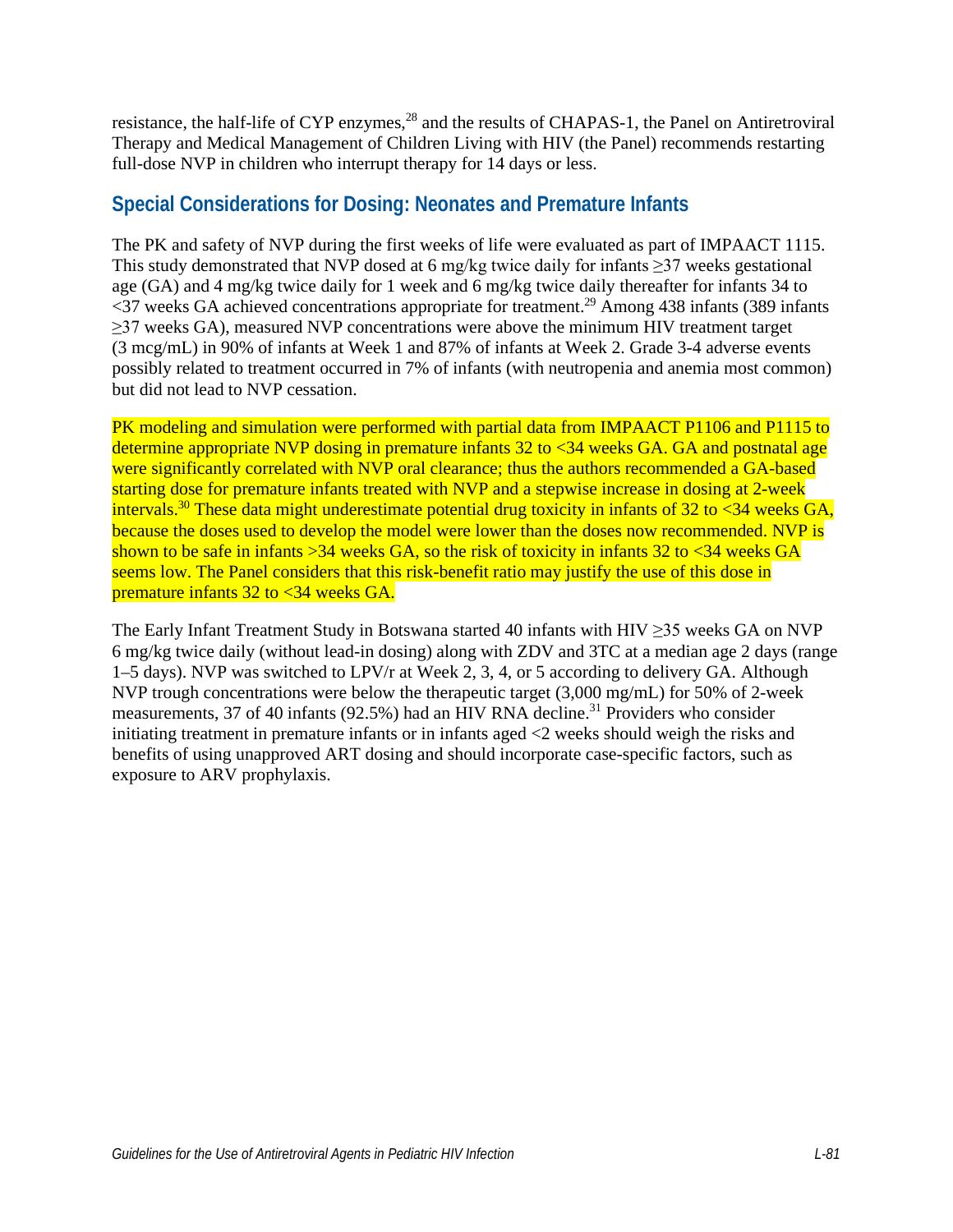### **References**

- 1. Dziuban EJ, Hughey AB, Stewart DA, et al. Stevens-Johnson syndrome and HIV in children in Swaziland. *Pediatr Infect Dis J*. 2013;32(12):1354-1358. Available at: [http://www.ncbi.nlm.nih.gov/pubmed/23743542.](http://www.ncbi.nlm.nih.gov/pubmed/23743542)
- 2. du Toit JD, Kotze K, van der Westhuizen HM, Gaunt TL. Nevirapine-induced Stevens-Johnson syndrome in children living with HIV in South Africa. *South Afr J HIV Med*. 2021;22(1):1182. Available at: [https://www.ncbi.nlm.nih.gov/pubmed/33824730.](https://www.ncbi.nlm.nih.gov/pubmed/33824730)
- 3. Kea C, Puthanakit T, et al. Incidence and risk factors for nevirapine related toxicities among HIV-infected Asian children randomized to starting ART at different CD4%. Abstract MOPE240. Presented at: 6th IAS Conference on HIV Pathogenesis, Treatment and Prevention; 2011. Rome, Italy
- 4. Majonga ED, Rehman AM, Simms V, et al. High prevalence of echocardiographic abnormalities in older HIV-infected children taking antiretroviral therapy. *AIDS*. 2018;32(18):2739-2748. Available at: [https://www.ncbi.nlm.nih.gov/pubmed/30289814.](https://www.ncbi.nlm.nih.gov/pubmed/30289814)
- 5. Pombo M, Olalla J, Del Arco A, et al. Left ventricular hypertrophy detected by echocardiography in HIV-infected patients. *Eur J Intern Med*. 2013;24(6):558-561. Available at: [https://www.ncbi.nlm.nih.gov/pubmed/23664642.](https://www.ncbi.nlm.nih.gov/pubmed/23664642)
- 6. Majonga ED, Rehman AM, McHugh G, et al. Incidence and progression of echocardiographic abnormalities in older children with human immunodeficiency virus and adolescents taking antiretroviral therapy: a prospective cohort study. *Clin Infect Dis*. 2020;70(7):1372-1378. Available at: [https://www.ncbi.nlm.nih.gov/pubmed/31054255.](https://www.ncbi.nlm.nih.gov/pubmed/31054255)
- 7. Janssens B, Raleigh B, Soeung S, et al. Effectiveness of highly active antiretroviral therapy in HIV-positive children: evaluation at 12 months in a routine program in Cambodia. *Pediatrics*. 2007;120(5):e1134-1140. Available at: [http://www.ncbi.nlm.nih.gov/pubmed/17954553.](http://www.ncbi.nlm.nih.gov/pubmed/17954553)
- 8. King JR, Nachman S, Yogev R, et al. Efficacy, tolerability and pharmacokinetics of two nelfinavir-based regimens in human immunodeficiency virus-infected children and adolescents: pediatric AIDS clinical trials group protocol 403. *Pediatr Infect Dis J*. 2005;24(10):880-885. Available at: [http://www.ncbi.nlm.nih.gov/pubmed/16220085.](http://www.ncbi.nlm.nih.gov/pubmed/16220085)
- 9. Krogstad P, Lee S, Johnson G, et al. Nucleoside-analogue reverse-transcriptase inhibitors plus nevirapine, nelfinavir, or ritonavir for pretreated children infected with human immunodeficiency virus type 1. *Clin Infect Dis*. 2002;34(7):991-1001. Available at: [http://www.ncbi.nlm.nih.gov/pubmed/11880966.](http://www.ncbi.nlm.nih.gov/pubmed/11880966)
- 10. Luzuriaga K, McManus M, Mofenson L, et al. A trial of three antiretroviral regimens in HIV-1-infected children. *N Engl J Med*. 2004;350(24):2471-2480. Available at: [http://www.ncbi.nlm.nih.gov/pubmed/15190139.](http://www.ncbi.nlm.nih.gov/pubmed/15190139)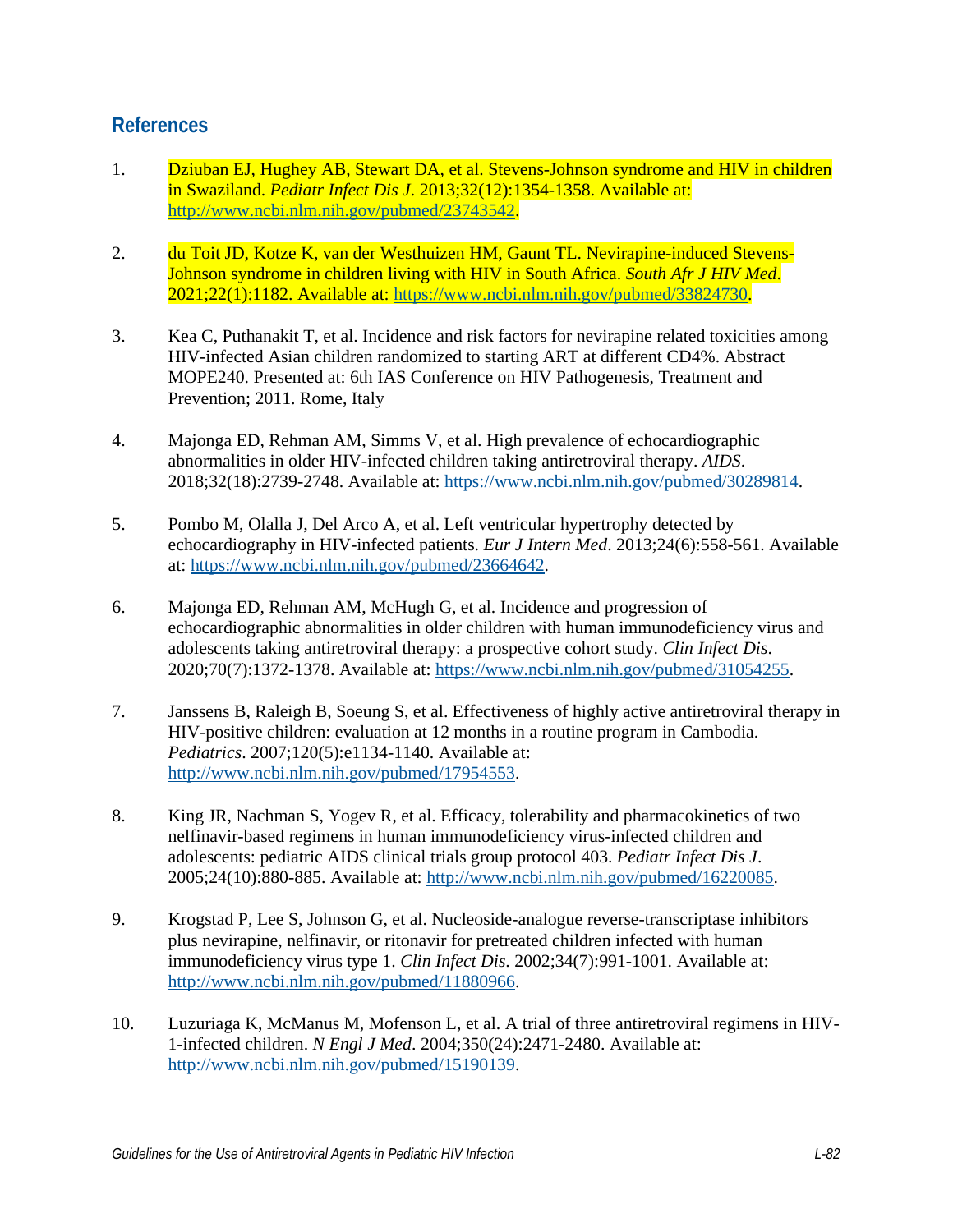- 11. Luzuriaga K, Bryson Y, McSherry G, et al. Pharmacokinetics, safety, and activity of nevirapine in human immunodeficiency virus type 1-infected children. *J Infect Dis*. 1996;174(4):713-721. Available at: [http://www.ncbi.nlm.nih.gov/pubmed/8843207.](http://www.ncbi.nlm.nih.gov/pubmed/8843207)
- 12. Luzuriaga K, Bryson Y, Krogstad P, et al. Combination treatment with zidovudine, didanosine, and nevirapine in infants with human immunodeficiency virus type 1 infection. *N Engl J Med*. 1997;336(19):1343-1349. Available at: [http://www.ncbi.nlm.nih.gov/pubmed/9134874.](http://www.ncbi.nlm.nih.gov/pubmed/9134874)
- 13. Mirochnick M, Clarke DF, Dorenbaum A. Nevirapine: pharmacokinetic considerations in children and pregnant women. *Clin Pharmacokinet*. 2000;39(4):281-293. Available at: [http://www.ncbi.nlm.nih.gov/pubmed/11069214.](http://www.ncbi.nlm.nih.gov/pubmed/11069214)
- 14. Verweel G, Sharland M, Lyall H, et al. Nevirapine use in HIV-1-infected children. *AIDS*. 2003;17(11):1639-1647. Available at: [http://www.ncbi.nlm.nih.gov/pubmed/12853746.](http://www.ncbi.nlm.nih.gov/pubmed/12853746)
- 15. Wiznia A, Stanley K, Krogstad P, et al. Combination nucleoside analog reverse transcriptase inhibitor(s) plus nevirapine, nelfinavir, or ritonavir in stable antiretroviral therapyexperienced HIV-infected children: week 24 results of a randomized controlled trial— PACTG 377. Pediatric AIDS Clinical Trials Group 377 Study Team. *AIDS Res Hum Retroviruses*. 2000;16(12):1113-1121. Available at: [http://www.ncbi.nlm.nih.gov/pubmed/10954886.](http://www.ncbi.nlm.nih.gov/pubmed/10954886)
- 16. Violari A, Lindsey JC, Hughes MD, et al. Nevirapine versus ritonavir-boosted lopinavir for HIV-infected children. *N Engl J Med*. 2012;366(25):2380-2389. Available at: [http://www.ncbi.nlm.nih.gov/pubmed/22716976.](http://www.ncbi.nlm.nih.gov/pubmed/22716976)
- 17. Babiker A, Castro nee Green H, Compagnucci A, et al. First-line antiretroviral therapy with a protease inhibitor versus non-nucleoside reverse transcriptase inhibitor and switch at higher versus low viral load in HIV-infected children: an open-label, randomised phase 2/3 trial. *Lancet Infect Dis*. 2011;11(4):273-283. Available at: [http://www.ncbi.nlm.nih.gov/pubmed/21288774.](http://www.ncbi.nlm.nih.gov/pubmed/21288774)
- 18. Ruel TD, Kakuru A, Ikilezi G, et al. Virologic and immunologic outcomes of HIV-infected Ugandan children randomized to lopinavir/ritonavir or nonnucleoside reverse transcriptase inhibitor therapy. *J Acquir Immune Defic Syndr*. 2014;65(5):535-541. Available at: [http://www.ncbi.nlm.nih.gov/pubmed/24326597.](http://www.ncbi.nlm.nih.gov/pubmed/24326597)
- 19. Palumbo P, Lindsey JC, Hughes MD, et al. Antiretroviral treatment for children with peripartum nevirapine exposure. *N Engl J Med*. 2010;363(16):1510-1520. Available at: [http://www.ncbi.nlm.nih.gov/pubmed/20942667.](http://www.ncbi.nlm.nih.gov/pubmed/20942667)
- 20. Kamya MR, Mayanja-Kizza H, Kambugu A, et al. Predictors of long-term viral failure among Ugandan children and adults treated with antiretroviral therapy. *J Acquir Immune Defic Syndr*. 2007;46(2):187-193. Available at: [http://www.ncbi.nlm.nih.gov/pubmed/17693883.](http://www.ncbi.nlm.nih.gov/pubmed/17693883)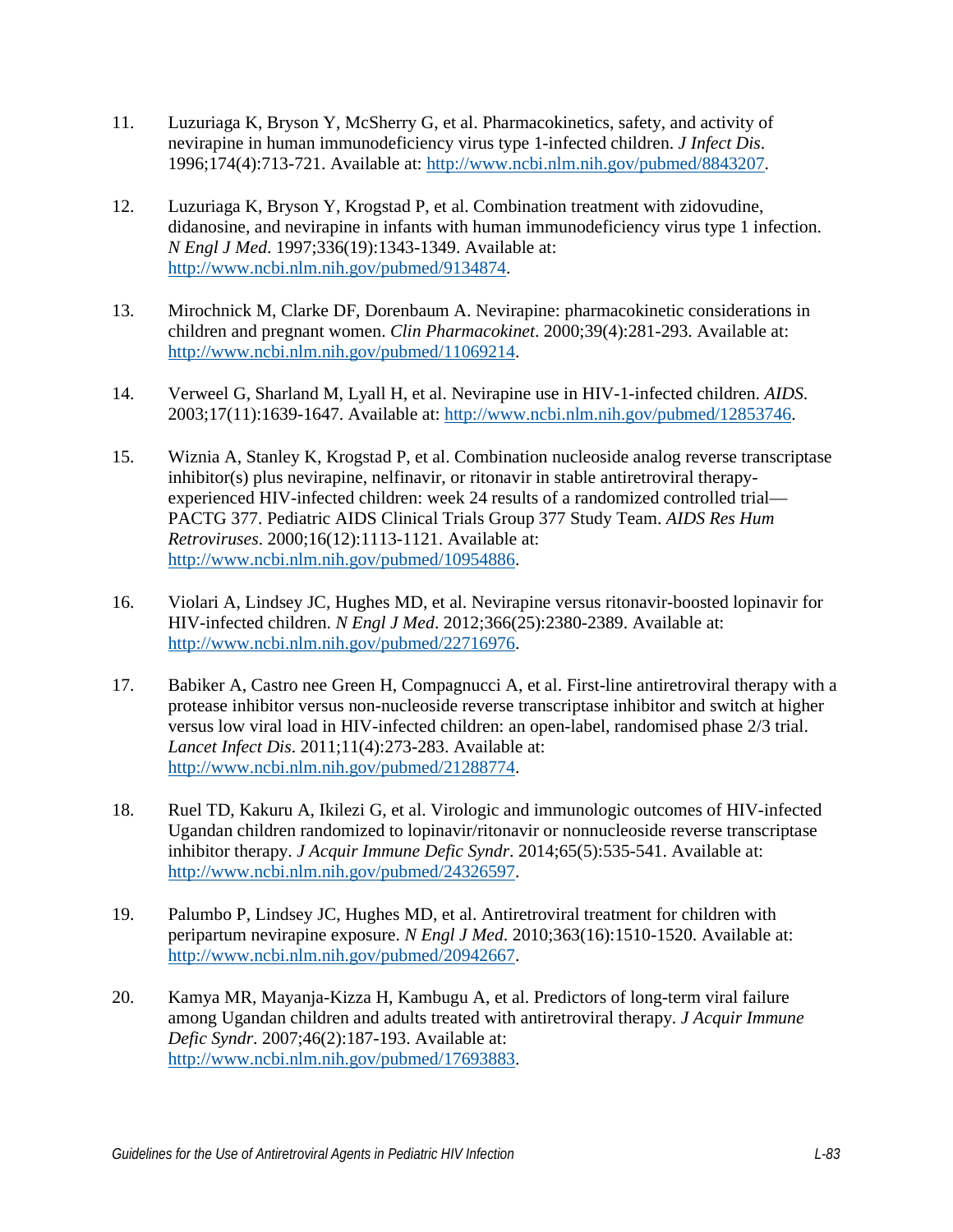- 21. Lowenthal ED, Ellenberg JH, Machine E, et al. Association between efavirenz-based compared with nevirapine-based antiretroviral regimens and virological failure in HIVinfected children. *JAMA*. 2013;309(17):1803-1809. Available at: [http://www.ncbi.nlm.nih.gov/pubmed/23632724.](http://www.ncbi.nlm.nih.gov/pubmed/23632724)
- 22. Kekitiinwa A, Spyer M, et al. Virologic resonse to efavirenz vs. neviraopine-containing ART in the ARROW trial. Presented at: 21st Conference on Retroviruses and Opportunistic Infections (CROI); 2014. Boston, MA.
- 23. Giaquinto C, Anabwani G, Feiterna-Sperling C, et al. Steady-state pharmacokinetics of nevirapine extended-release tablets in HIV-1-infected children and adolescents: an openlabel, multiple-dose, cross-over study. *Pediatr Infect Dis J*. 2014;33(7):e173-179. Available at: [http://www.ncbi.nlm.nih.gov/pubmed/24378938.](http://www.ncbi.nlm.nih.gov/pubmed/24378938)
- 24. Anabwani G, Konigs C, Giaquinto C, et al. Nevirapine extended-release formulation tablets in HIV-1-infected children—long-term follow-up. *Clin Infect Dis*. 2015;61(3):476-479. Available at: [http://www.ncbi.nlm.nih.gov/pubmed/25917636.](http://www.ncbi.nlm.nih.gov/pubmed/25917636)
- 25. Havlir D, Cheeseman SH, McLaughlin M, et al. High-dose nevirapine: safety, pharmacokinetics, and antiviral effect in patients with human immunodeficiency virus infection. *J Infect Dis*. 1995;171(3):537-545. Available at: [http://www.ncbi.nlm.nih.gov/pubmed/7533197.](http://www.ncbi.nlm.nih.gov/pubmed/7533197)
- 26. Mulenga V, Cook A, Walker AS, et al. Strategies for nevirapine initiation in HIV-infected children taking pediatric fixed-dose combination "baby pills" in Zambia: a randomized controlled trial. *Clin Infect Dis*. 2010;51(9):1081-1089. Available at: [http://www.ncbi.nlm.nih.gov/pubmed/20868279.](http://www.ncbi.nlm.nih.gov/pubmed/20868279)
- 27. Fillekes Q, Mulenga V, Kabamba D, et al. Is nevirapine dose escalation appropriate in young, african, HIV-infected children? *AIDS*. 2013;27(13):2111-2115. Available at: [http://www.ncbi.nlm.nih.gov/pubmed/23595153.](http://www.ncbi.nlm.nih.gov/pubmed/23595153)
- 28. Magnusson MO, Dahl ML, Cederberg J, Karlsson MO, Sandstrom R. Pharmacodynamics of carbamazepine-mediated induction of CYP3A4, CYP1A2, and Pgp as assessed by probe substrates midazolam, caffeine, and digoxin. *Clin Pharmacol Ther*. 2008;84(1):52-62. Available at: [http://www.ncbi.nlm.nih.gov/pubmed/17971810.](http://www.ncbi.nlm.nih.gov/pubmed/17971810)
- 29. Ruel TD, Capparelli EV, Tierney C, et al. Pharmacokinetics and safety of early nevirapinebased antiretroviral therapy for neonates at high risk for perinatal HIV infection: a phase 1/2 proof of concept study. *Lancet HIV*. 2020;S2352-3018(20):30274-30275. Available at: [https://www.ncbi.nlm.nih.gov/pubmed/33242457.](https://www.ncbi.nlm.nih.gov/pubmed/33242457)
- 30. Bekker A, Hanan N, Violari A, et al. Population pharmacokinetics of nevirapine in preterm infants and prediction of doses needed for treatment in combination with other antiretrovirals. Presented at: 11th International Workshop on HIV Pediatrics; 2019. Mexico City, Mexico. Available at: [https://www.impaactnetwork.org/ias-2019.](https://www.impaactnetwork.org/ias-2019)